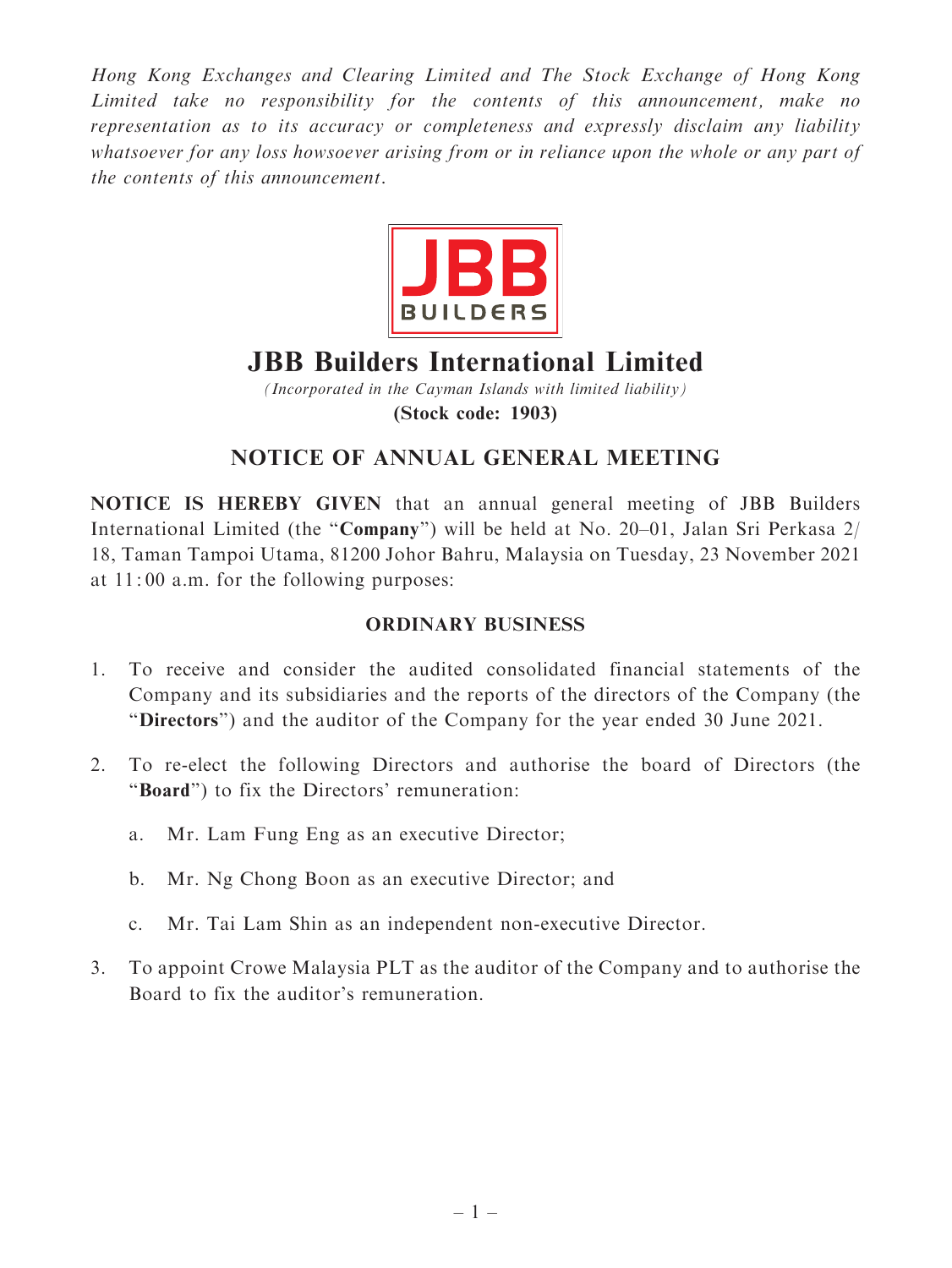4. To consider as special business and, if thought fit, pass with or without amendments, the following resolution as an ordinary resolution:

## ''THAT:

- (a) subject to paragraph (c) of this resolution below and pursuant to the Rules Governing the Listing of Securities on The Stock Exchange of Hong Kong Limited (''Listing Rules''), the exercise by the Directors during the Relevant Period (as hereinafter defined) of all the powers of the Company to allot, issue and deal with additional shares of HK\$0.01 each in the share capital of the Company and to make or grant offers, agreements and options (including bonds, warrants, debentures and other securities which carry rights to subscribe for or are convertible into shares of the Company) which would or might require the exercise of such power be and is hereby generally and unconditionally approved;
- (b) the approval in paragraph (a) of this resolution above shall be in addition to any other authorisation given to the Directors and shall authorise the Directors during the Relevant Period (as hereinafter defined) to make or grant offers, agreements and options (including warrants, bonds, debentures and other securities which carry rights to subscribe for or are convertible into shares of the Company) which would or might require the exercise of such powers either during or after the end of the Relevant Period;
- (c) the total number of shares of the Company allotted, issued or dealt with or agreed conditionally or unconditionally to be allotted, issued or dealt with (whether pursuant to an option or otherwise) by the Directors pursuant to the approval in paragraph (a) of this resolution above, other than (i) a Rights Issue (as hereinafter defined); (ii) exercise of rights of subscription or conversion under the terms of any warrants, bonds, debentures or other securities issued by the Company which carry rights to subscribe for or are convertible into shares of the Company; (iii) an issue of shares of the Company under any option scheme or similar arrangement for the time being adopted for the grant or issue to employees of the Company and/or any of its subsidiaries or any other eligible person(s) of shares of the Company or rights to acquire shares of the Company; or (iv) an issue of shares of the Company as scrip dividends pursuant to the articles of association of the Company (the ''Articles of Association''), from time to time, shall not exceed 20% of the total number of shares of the Company in issue as at the date of passing this resolution, and the said approval shall be limited accordingly; and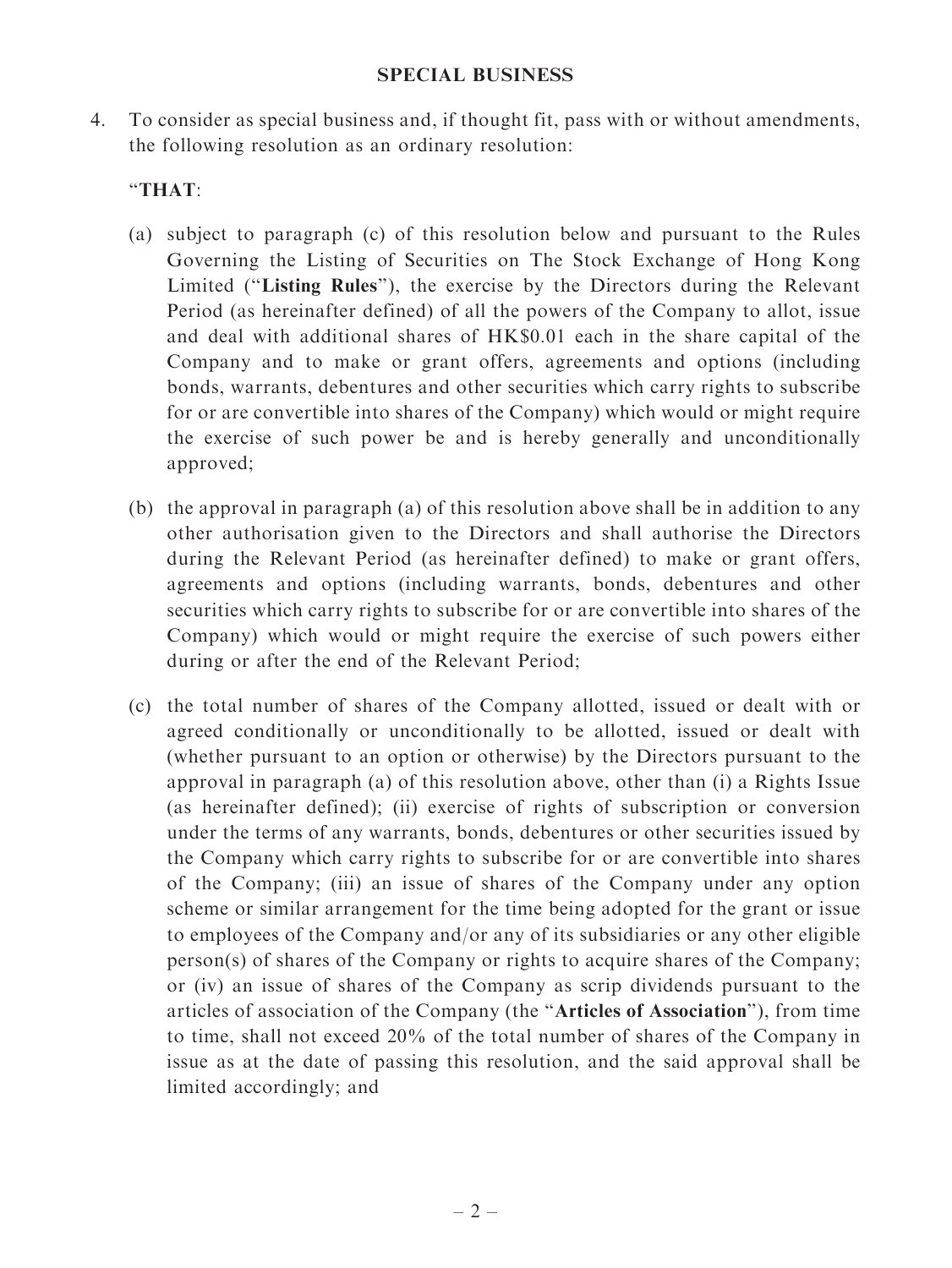(d) for the purpose of this resolution,

''Relevant Period'' means the period from the passing of this Resolution until whichever is the earliest of:

- (i) the conclusion of the next annual general meeting of the Company;
- (ii) the expiration of the period within which the next annual general meeting of the Company is required by the Articles of Association or any applicable laws of the Cayman Islands to be held; or
- (iii) the date on which the authority set out in this resolution is varied or revoked by an ordinary resolution of the shareholders of the Company in a general meeting of the Company; and

"Rights Issue" means an offer of shares of the Company or offer or issue of options, warrants or other securities giving rights to subscribe for shares of the Company open for a period fixed by the Directors to the holders of shares of the Company (and, where appropriate, to holders of other securities of the Company entitled to the offer) on the register on a fixed record date in proportion to their then holdings of shares of the Company (subject to such exclusions or other arrangements as the Directors may deem necessary or expedient in relation to fractional entitlements or having regard to any restrictions or obligations under the laws of, or the requirements of any recognised regulatory body or any stock exchange in, any territory applicable to the Company).''

5. To consider as special business and, if thought fit, pass with or without amendments, the following resolution as an ordinary resolution:

### ''THAT:

(a) subject to paragraph (b) of this resolution below, the exercise by the Directors during the Relevant Period (as hereinafter defined) of all the powers of the Company to repurchase shares of HK\$0.01 each on The Stock Exchange of Hong Kong Limited (the "Stock Exchange") or on any other stock exchange on which the securities of the Company may be listed and recognised by the Securities and Futures Commission of Hong Kong and the Stock Exchange for this purpose, and that the exercise by the Directors of all powers of the Company to repurchase such shares of the Company are subject to and in accordance with the Articles of Association, all applicable laws and the requirements of the Listing Rules or of any other stock exchange as amended from time to time, be and is hereby generally and unconditionally approved;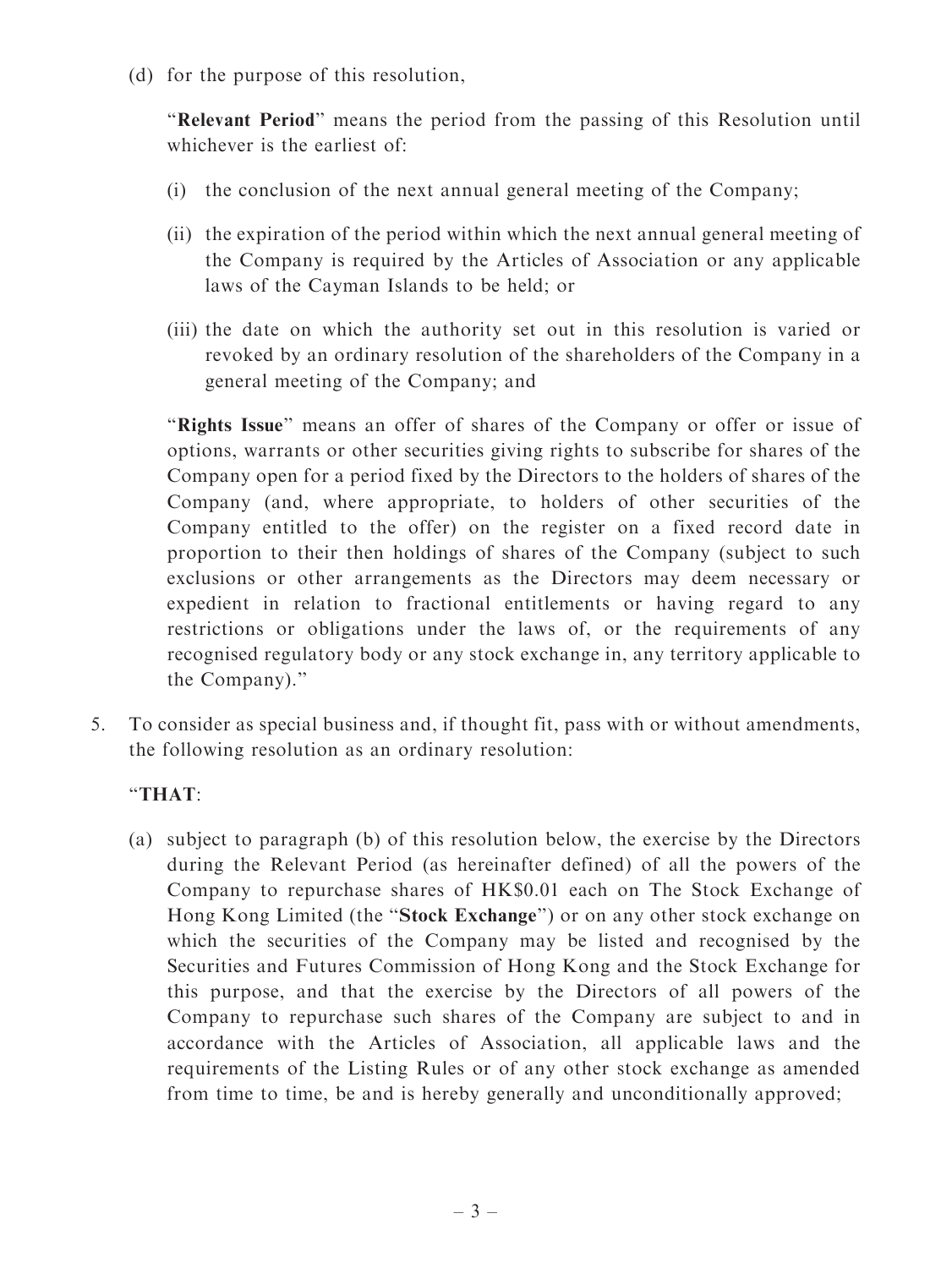- (b) the total number of shares of the Company which are authorised to be repurchased by the Directors pursuant to the approval in paragraph (a) above shall not exceed 10% of the total number of shares of the Company in issue as at the date of passing this resolution, and the said approval shall be limited accordingly;
- (c) for the purposes of this resolution,

"Relevant Period" means the period from the passing of this resolution until whichever is the earliest of

- (i) the conclusion of the next annual general meeting of the Company;
- (ii) the expiration of the period within which the next annual general meeting of the Company is required by the Articles of Association or any applicable laws of the Cayman Islands to be held; or
- (iii) the date on which the authority set out in this resolution is varied or revoked by an ordinary resolution of the shareholders of the Company in a general meeting of the Company.''
- 6. To consider as special business and, if thought fit, pass with or without amendments, the following resolution as an ordinary resolution:

''THAT conditional upon the passing of resolutions no. 4 and no. 5 above, the general mandate granted to the Directors pursuant to the resolution no. 4 above be and is hereby extended by the addition thereto the number of shares of the Company repurchased by the Company under the authority granted pursuant to the resolution no. 5 above.''

> By order of the Board JBB Builders International Limited Dato' Ng Say Piyu Chairman and Executive Director

Hong Kong, 20 October 2021

Notes:

1. Any member of the Company entitled to attend and vote at the annual general meeting convened by the above notice is entitled to appoint another person as his proxy to attend and vote instead of him/ her/it. A member who is the holder of two or more shares may appoint more than one proxy to represent him/her/it to attend and vote on his/her/its behalf at the annual general meeting of the Company. A proxy need not be a member of the Company.